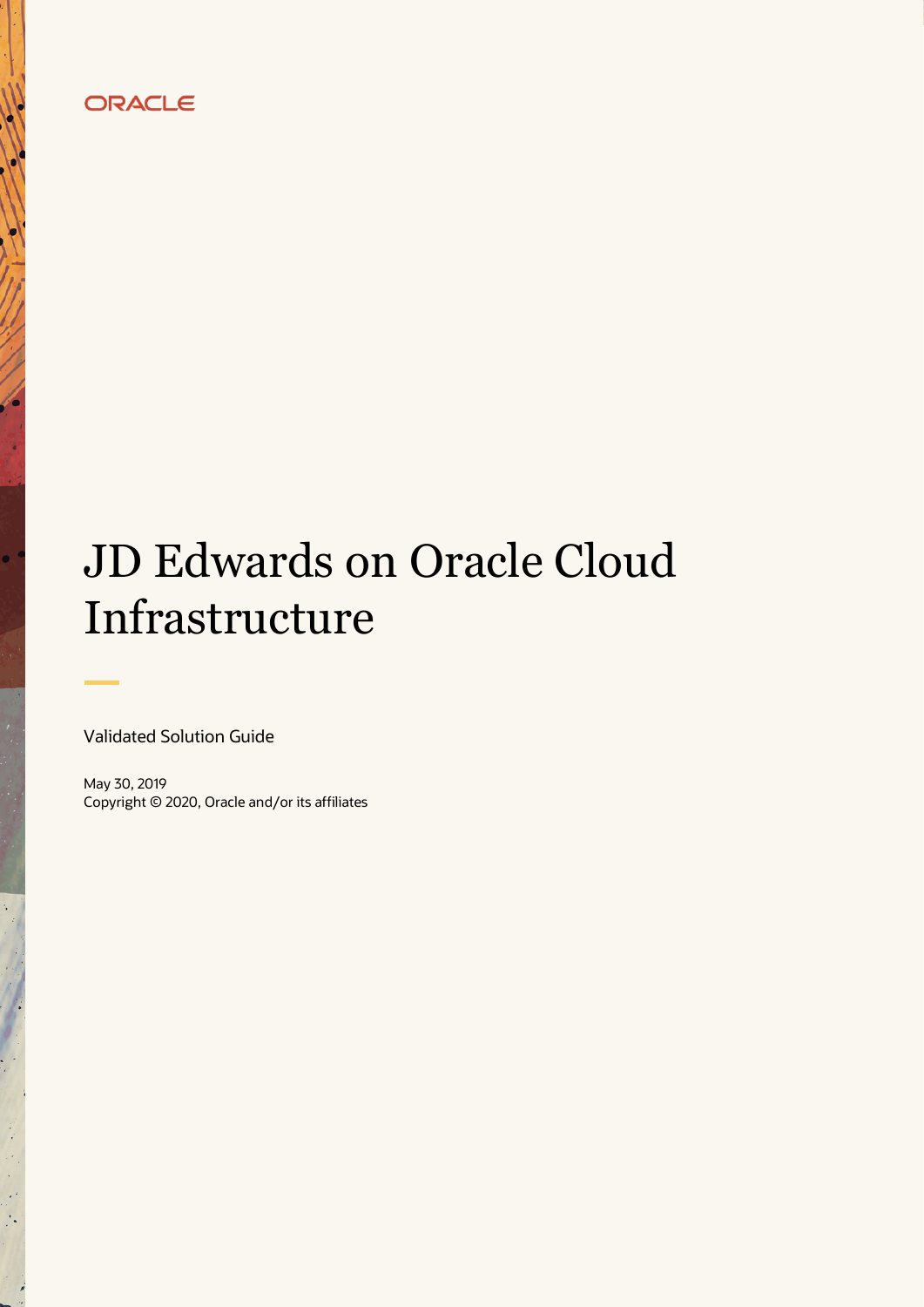#### Purpose statement

This validated solution guide provides an overview of procedures, supporting services, reference architectures, and the business benefits you can gain when you move JD Edwards to Oracle Cloud Infrastructure. It is intended solely to help you assess the business benefits of migrating JD Edwards to Oracle Cloud Infrastructure and to plan your IT projects.

## Disclaimer

This document in any form, software or printed matter, contains proprietary information that is the exclusive property of Oracle. Your access to and use of this confidential material is subject to the terms and conditions of your Oracle software license and service agreement, which has been executed and with which you agree to comply. This document and information contained herein may not be disclosed, copied, reproduced or distributed to anyone outside Oracle without prior written consent of Oracle. This document is not part of your license agreement nor can it be incorporated into any contractual agreement with Oracle or its subsidiaries or affiliates.

This document is for informational purposes only and is intended solely to assist you in planning for the implementation and upgrade of the product features described. It is not a commitment to deliver any material, code, or functionality, and should not be relied upon in making purchasing decisions. The development, release, and timing of any features or functionality described in this document remains at the sole discretion of Oracle.

Due to the nature of the product architecture, it may not be possible to safely include all features described in this document without risking significant destabilization of the code.

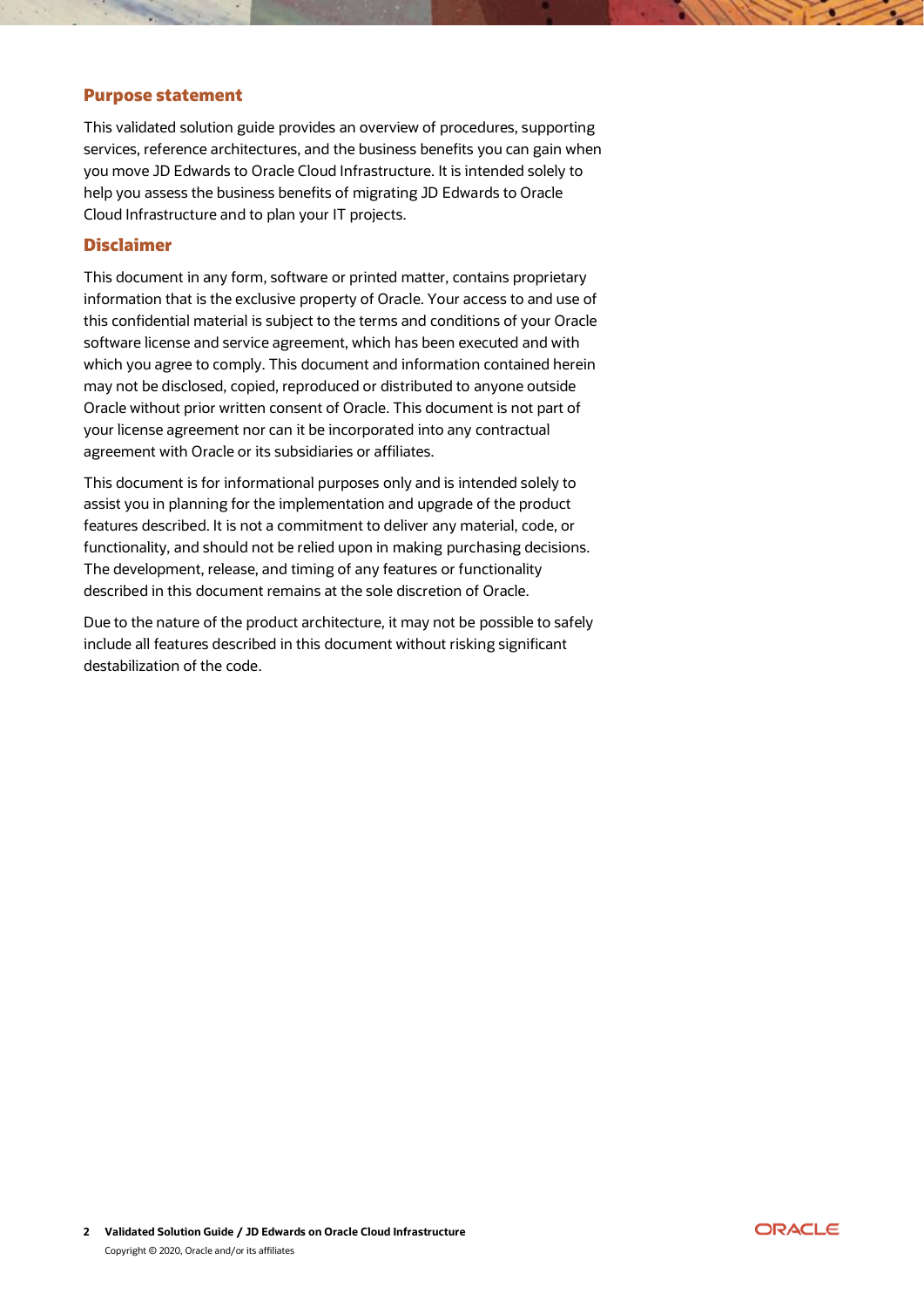# Table of contents

 $\mathcal{A}$ 

| <b>Solution Overview</b>                                     | 4                 |
|--------------------------------------------------------------|-------------------|
| Audience and Business Problem                                | 4                 |
| Top-Level Value Proposition                                  | 4                 |
| <b>TCO Analysis</b>                                          | 5                 |
| Unique Infrastructure and Tools                              | 5                 |
| <b>Proven Customer Success</b>                               | 6                 |
| Validated Solutions that Address All Business Requirements   | 6                 |
| <b>Key Workload Requirements</b>                             | 6                 |
| <b>Architectures that Meet These Requirements</b>            | 7                 |
| Networking and Connectivity Best Practices                   | 7                 |
| Resiliency and High Availability Best Practices              | 9                 |
| Disaster Recovery / Multi-Availability Domain Best Practices | 10                |
| Single Region Reference Best Practices                       | 11                |
| Multiple Region Disaster Recovery Best Practices             | 12                |
| <b>Migration Best Practices</b>                              | $12 \overline{ }$ |
| Security and Identity Best Practices                         | 14                |
| <b>Cost Management and Governance Best Practices</b>         | 16                |
| Monitoring                                                   | 17                |
| <b>Additional Resources</b>                                  | 18                |



<u> 111</u>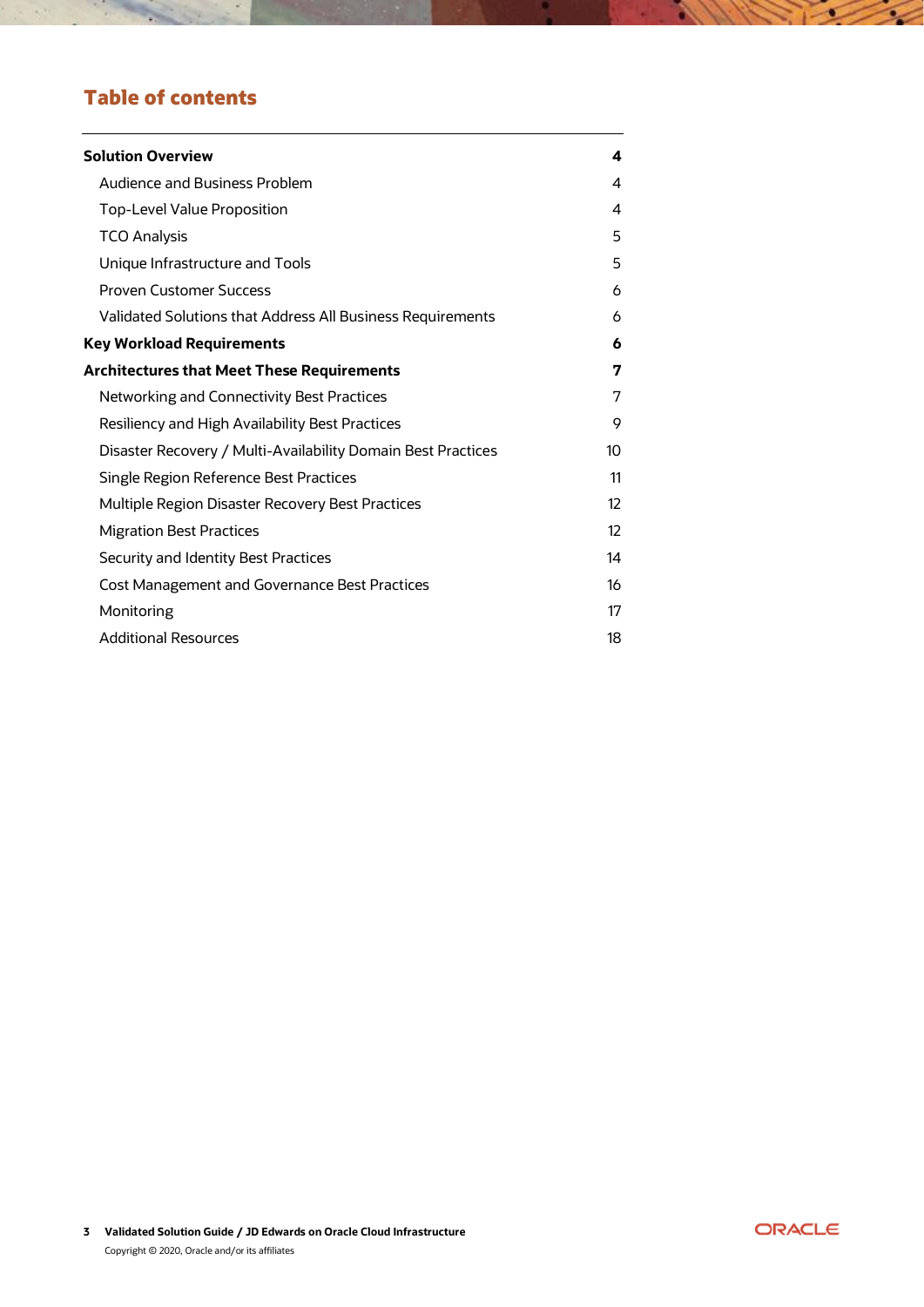# <span id="page-3-0"></span>Solution Overview

#### <span id="page-3-1"></span>Audience and Business Problem

Typically, JD Edwards customers have made significant investments in building on-premises or hosted implementations. These include specific hardware and architecture choices, software configurations, and third-party integrations, as well as management tools, internal processes, and training.

In order to gain the benefits of faster infrastructure updates, easier scaling up (and down), lower CapEx, and less personnel dedicated to basic infrastructure maintenance, many datacenter applications and operations are moving to the cloud. But teams managing database-intensive workloads like JD Edwards often don't go the route of traditional cloud deployment due to concerns about cost, performance, re-architecting, compatibility, and expertise. Frankly, to most, deploying JD Edwards in the cloud sounds like a science project there seems to be no guarantee that the results will be worth the risk.

This Validated Solution Guide will provide an overview of the outcomes possible when moving JD Edwards to Oracle Cloud Infrastructure (OCI), proof points for these outcomes, and highlights of the tools and architectures recommended by Oracle to achieve these outcomes. The first part of this document focuses on overall outcomes, Oracle's unique capabilities, a Total Cost of Ownership (TCO) analysis, and short customer case studies. The second part of this document describes typical enterprise technical and business requirements, and shows many of the specific tools, components, and architectures that help achieve them.

#### <span id="page-3-2"></span>Top-Level Value Proposition

Most on-premises JD Edwards EnterpriseOne deployments can be migrated to run on OCI without significant configuration, integration, or business process changes, and will result in an implementation that is more flexible, reliable, higher performance, and lower cost than either on-premises or other cloud approaches.

Oracle has a validated solution to accomplish these outcomes quickly and reliably, which includes procedures, supporting OCI platform services, and reference architectures. These consider real production needs, like security, network configuration, high availability and disaster recovery (HA / DR), identity integration, and cost management.

Running JD Edwards on OCI offers a number of benefits:

- High availability with RTO < 4 hours and RPO < 4 hours
- Much greater resiliency in primary datacenter than is possible on  $\bullet$ premises
- Rapid, in-place technology refresh and patching
- Proactive costs and usage monitoring  $\bullet$
- Near-instant scaling up or down  $\bullet$
- Federated identity with your existing systems
- Fast provisioning time for new JD Edwards environments

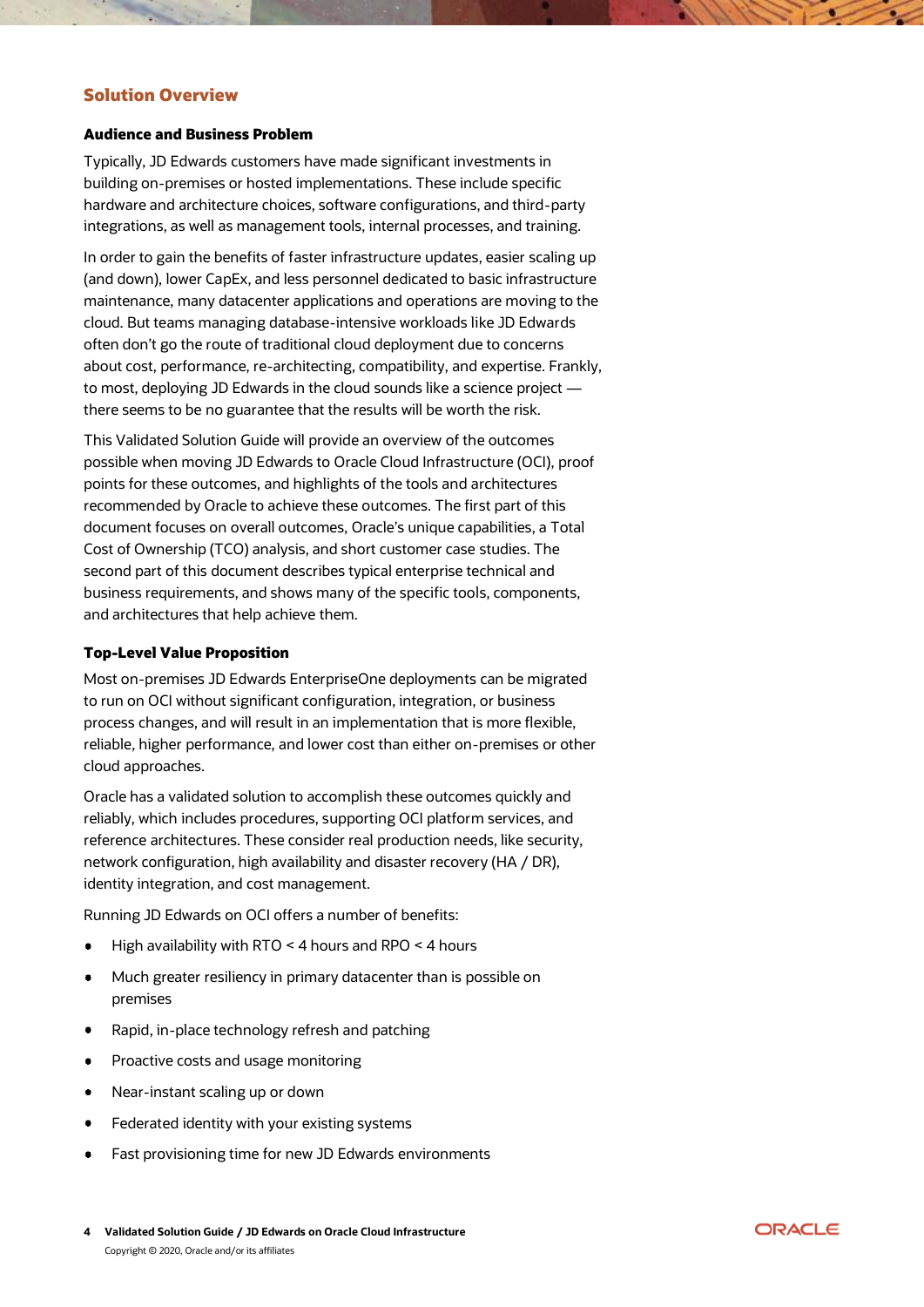In other words, moving to OCI could be the last significant upgrade you need to do.

#### <span id="page-4-0"></span>TCO Analysis

Beyond being straight-forward to migrate, easier to manage, and more flexible to scale, a JD Edwards implementation on OCI is actually cheaper than running it on-premises or in another cloud.



Image 1 Operating JD Edwards in OCI can be as much as 40% cheaper than continuing to run as an on-premises deployment, or even on another cloud provider.

#### <span id="page-4-1"></span>Unique Infrastructure and Tools

These advantages exist because OCI was designed specifically to support workloads like JD Edwards by the people who make JD Edwards. OCI delivers higher-performance compute, storage, networking, and managed database instances that result in a better experience for your users at a lower cost of operation. OCI is the only cloud where you can run JD Edwards with RAC or Exadata. Other clouds are limited to less robust configurations.

In addition, Oracle provides JD Edwards-specific tooling and automation to streamline deployment, migration, upgrading, and maintaining your implementation, reducing the time and expertise needed, as well as the risk and cost of migration and day-to-day operations. Tools include:

- One-Click Provisioning Console: The One-Click Provisioning console allows customers to deploy JD Edwards EnterpriseOne on OCI in three simple steps: configure, orchestrate, and deploy. Customers simply configure server manager details, create a deployment plan, and initiate scripts for automated provisioning.
- $\bullet$ JD Edwards Terraform Scripts: Terraform, or open-source infrastructure as code, allows users to quickly and easily deploy JD Edwards on OCI.
- Enterprise Manager and Oracle Management Cloud for Hybrid Application Management: Get a unified view of the health and performance of your application and infrastructure in a multi-cloud and / or hybrid cloud environment.

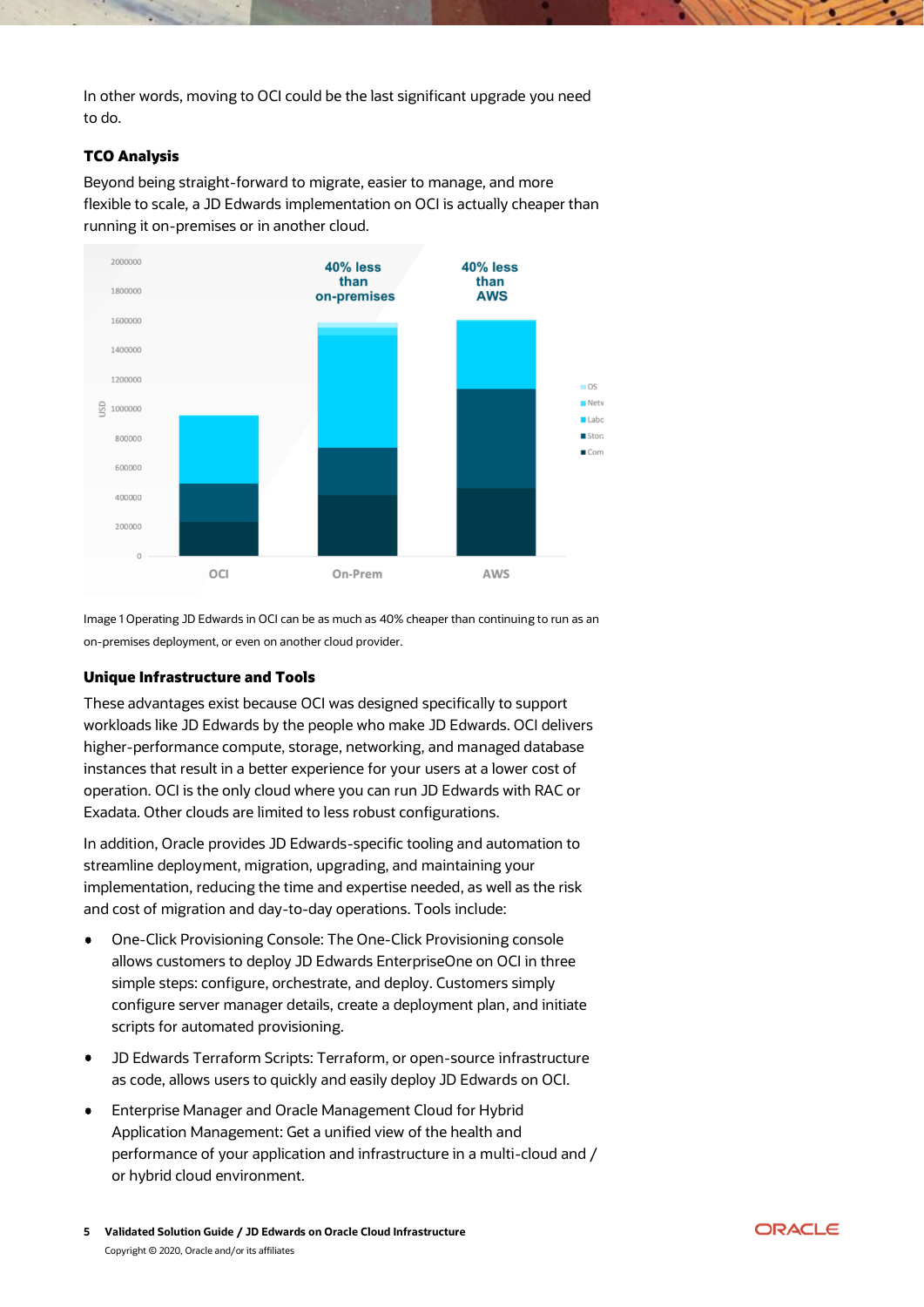#### <span id="page-5-0"></span>Proven Customer Success

These are not idle claims. Many JD Edwards customers have achieved these results for themselves, for example:

- **TruGreen** is the largest lawn-care company in the U.S., with 13,000 employees and \$1.3B in annual revenue. The company replaced its outdated JD Edwards, Websphere, DB2, and AIX stack with modern infrastructure and software with the help of Oracle and system integrator Velocity Technology Solutions. Velocity's VCAMP orchestration tool uses Oracle Cloud APIs to automate deployment and management. TruGreen tripled end-user performance, reduced its ERP query response time to 0.09 seconds (down from 0.25-0.40 seconds), and achieved a 30-40% TCO savings, as well as better security isolation than on other clouds.
- **Phibro Animal Health Corporation** is a diversified global developer, manufacturer and supplier of a broad range of animal health and mineral nutrition products for livestock. The company helps veterinarians and farmers produce healthy, affordable food while using fewer natural resources. Every tier of Phibro's JD Edwards implementation was too old to support, and it faced global load- balancing challenges. As part of its OCI migration, Phibro upgraded to a much more current version of JD Edwards, drove average user response time down from 0.32 seconds to 0.13 seconds (a 40% reduction!). At one point, the local admin team was troubleshooting a recurring heavy load spike and was able to scale up CPUs for the affected process. The cost of adding the extra CPUs on demand was 97% cheaper than the on-premises alternative of procuring and operating additional physical servers, as well as much faster to deploy.

#### <span id="page-5-1"></span>Validated Solutions that Address All Business Requirements

Because OCI was built for exactly the type of usage pattern found in applications like JD Edwards, existing deployments can be easily moved and even improved on OCI with little or no modification to the environment or your business processes. Oracle can provide architectural patterns that meet all your networking, connectivity, performance, HA, DR, and multi-region requirements.

#### <span id="page-5-2"></span>Key Workload Requirements

Most JD Edwards customers have a similar set of requirements for any migration project. Below are questions they might ask before migrating to OCI:

- How can we implement a full HA / DR capability?
- $\bullet$ How do we deploy a secure architecture and integrate with our identity management system?
- How do we match our high-performance, highly isolated network model?  $\bullet$
- How do we deploy or migrate into the cloud?
- How do we maintain control over and visibility into operating costs, especially for multiple departments?
- Can our current version be supported? Can it be easily updated once in the cloud?
- **6 Validated Solution Guide / JD Edwards on Oracle Cloud Infrastructure** Copyright © 2020, Oracle and/or its affiliates

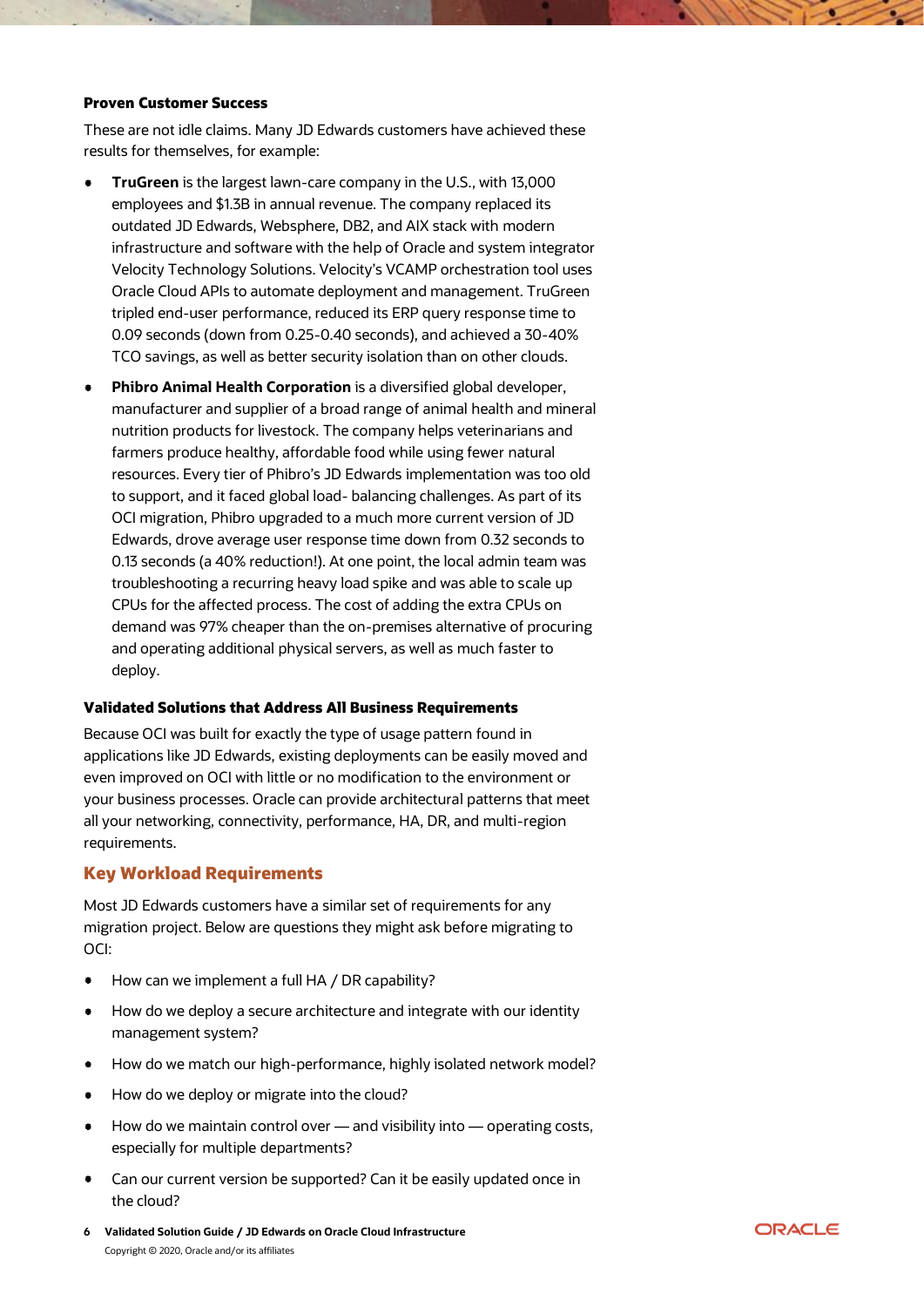# <span id="page-6-0"></span>Architectures that Meet These Requirements

In customer deployments, there are many variations of architecture that will work. In some cases, these variations are designed to achieve a particular outcome; in other cases, they are to support a particular hardware capability (or limitation). In still others, variations reflect the preferences of the architect. In every case, designing a new architecture can be time-consuming and comes with the risk that some important consideration will be overlooked.

In this Validated Solution Guide, Oracle provides a baseline architecture that that takes best advantage of OCI capabilities, and also addresses most of the important technical and business requirements. This guide allows you to be confident in achieving your deployment objectives without investing in a long analysis project.

To meet any special requirements not covered by this reference architecture, other design choices are possible. Oracle expects that the design process for those changes is much easier when starting from a reference architecture.

#### <span id="page-6-1"></span>Networking and Connectivity Best Practices

OBJECTIVES

- Access from corporate campus(es) to the application via private network links or encrypted links over the public Internet
- Access from remote offices or mobile workers via public Internet endpoints
- Private network connectivity to other systems or services hosted on OCI  $\bullet$
- Network-level isolation between application tiers  $\bullet$
- Monitoring and management access to all application and database tiers
- Load-balancing across multiple application nodes for performance and availability
- Isolation from other customers and your other workloads

#### REFERENCE ARCHITECTURE

**Dedicated Network Access via FastConnect (1):** Multiple partners in regions across the world offer dedicated network connections between customer premises and Oracle datacenters. This allows customers to access their JD Edwards implementation as if it was running in their own datacenter.

**Secure Network Access via IPSec VPN (2)**: For lower cost, but still secure access over the internet, you can use an encrypted Internet Protocol Security (IPsec) virtual private network (VPN) tunnel to connect from your HQ or onpremises data center to your JD Edwards resources in OCI. From your onpremises environment, you can access your cloud instances in a private subnet by connecting through a Dynamic Routing Gateway (DRG). The DRG is the gateway that connects your on- premises network to your cloud network. Read more about [IPSec VPN.](https://docs.cloud.oracle.com/iaas/Content/Network/Tasks/managingIPsec.htm)

**Built-in, Pre-Configured OCI Load Balancing (3):** Pre-configured, redundant load balancers are available on private and public subnets to balance traffic within the implementation and from external connections, respectively.

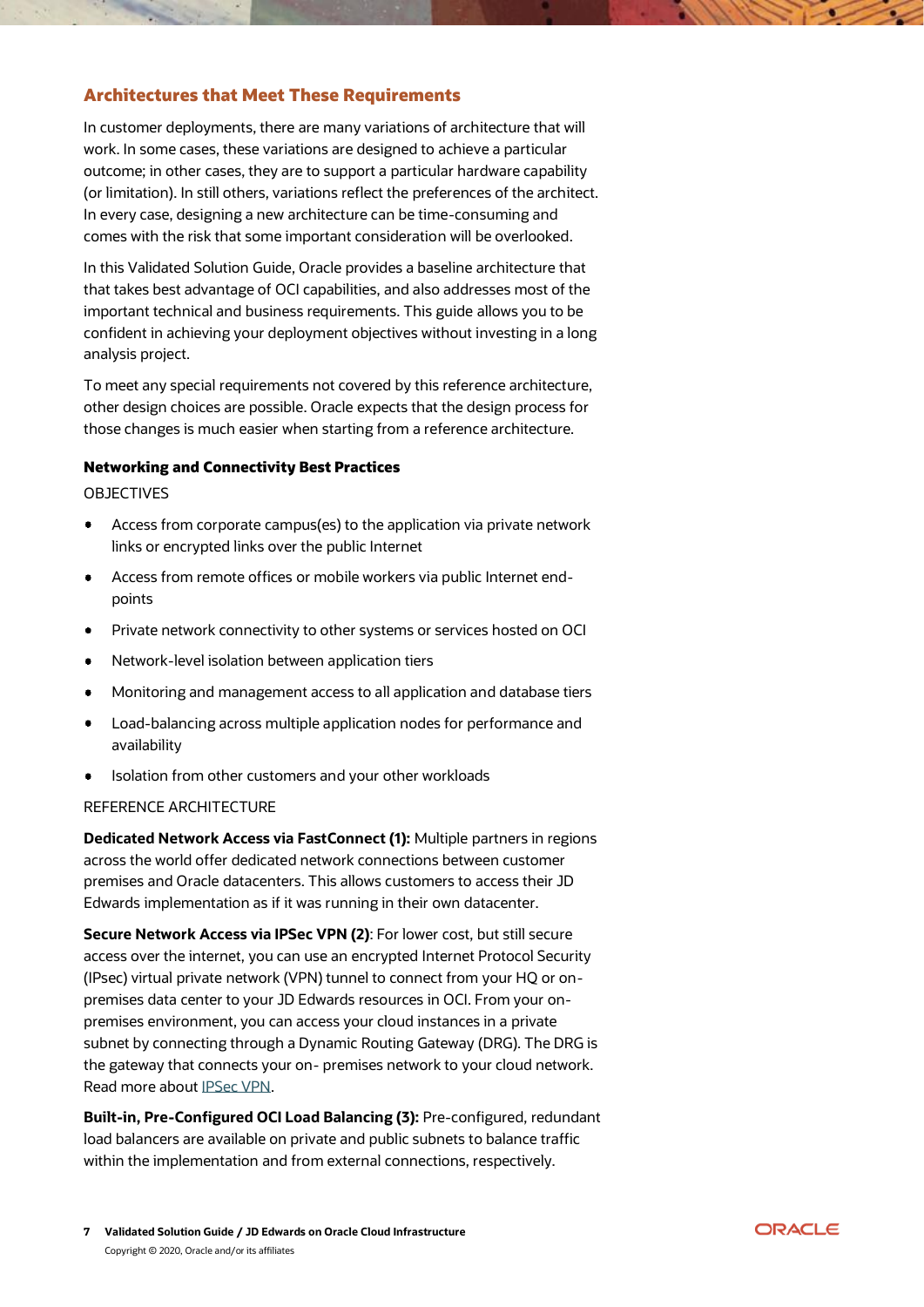

Image 2 Networking reference architecture

**Secure Access to Any Tier via the Bastion host (4):** The bastion host is an optional component that can be used as a jump server to access OCI instances in the private subnet. You can also access the instances in the private subnet by using dynamic SSH tunneling.

**On-Cloud Network Isolation via Virtual Cloud Network (5**): A virtual cloud network (VCN) is basically your own private network within OCI. It provides isolation for your JD Edwards workload from any other workload on OCI, including your other workloads in a different VCN. You can subdivide your VCN using subnets to ensure resource isolation and apply security rules to enforce secure access. You can also add route tables and rules to send traffic out of your VCN, similar to traditional network route rules.

You can create instances in a private or a public subnet based on whether you want to permit access to the instances from the internet. Instances that you create in a public subnet are assigned a public IP address and you can access

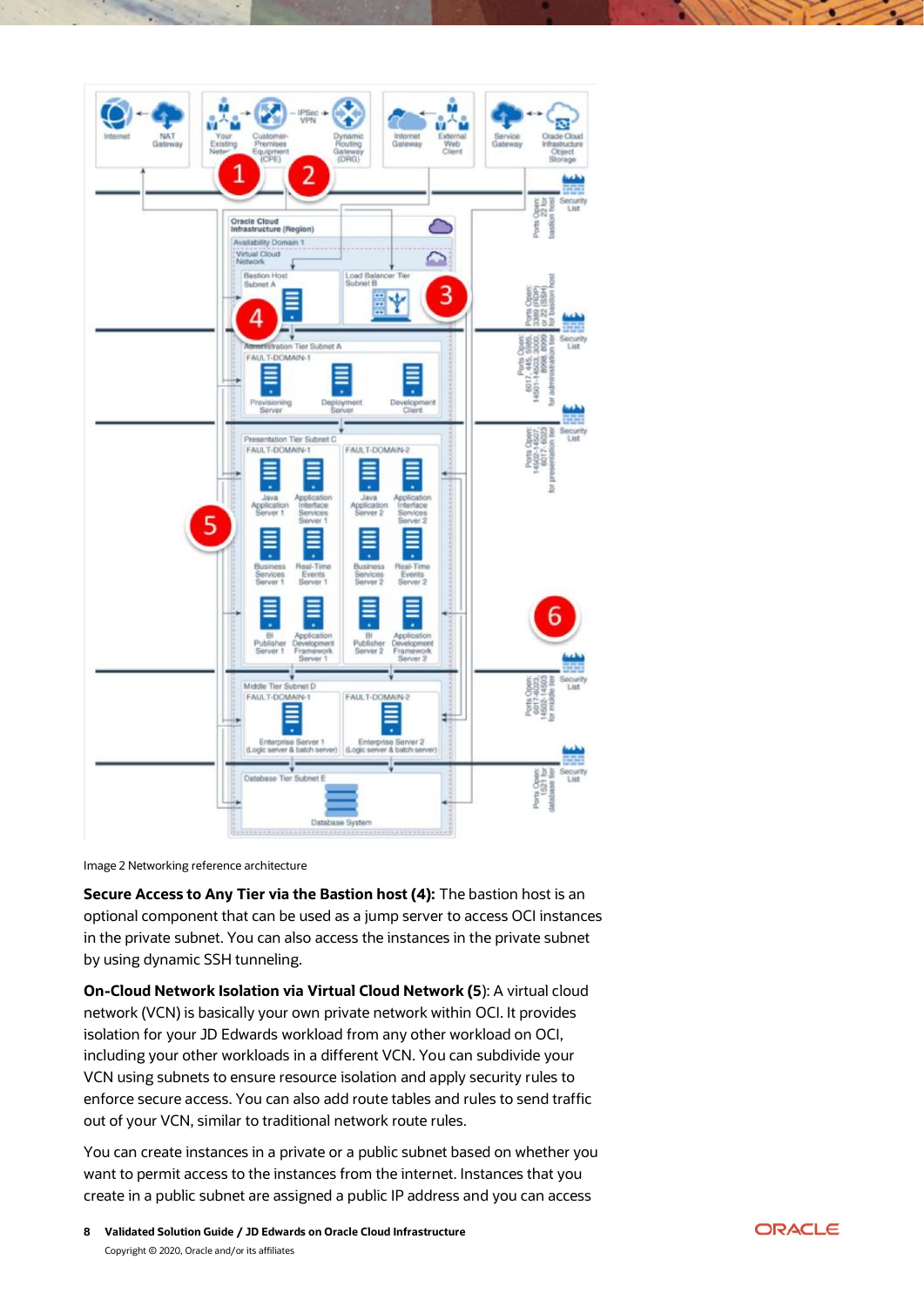these instances from the public internet. Conversely, you cannot assign a public IP address to instances created in a private subnet, therefore you can't access these instances over the internet. You can, however, add a [NAT](https://docs.cloud.oracle.com/iaas/Content/Network/Tasks/NATgateway.htm)  [Gateway](https://docs.cloud.oracle.com/iaas/Content/Network/Tasks/NATgateway.htm) to your VCN to give instances in a private subnet the ability to initiate connections to the internet and receive responses for the purposes of applying OS and application updates. NAT gateways won't receive inbound connections initiated by the internet.

We recommend creating separate subnets for each tier, such as bastion host, database, application, and load balancing, to ensure that appropriate security requirements can be implemented across the different tiers. You can read more about [VCNs and Subnets.](https://docs.cloud.oracle.com/iaas/Content/Network/Tasks/managingVCNs.htm)

**Multiple Internal Firewalls (6):** A security list provides a virtual firewall for each tier, with ingress and egress rules that specify the types of traffic allowed in and out. Read more about [Security Lists.](https://docs.cloud.oracle.com/iaas/Content/Network/Concepts/securitylists.htm)

#### <span id="page-8-0"></span>Resiliency and High Availability Best Practices

OBJECTIVES

- Multiple active-active nodes at each application tier
- $\bullet$ System resilience – using multiple fault domains
- Backup strategy for non-database tiers  $\bullet$
- Redundancy strategy for database tier
- Backup strategy for database tier

#### REFERENCE ARCHITECTURE

**Active-Active Server Redundancy (1):** To ensure high availability within an availability domain (AD), deploy redundant instances of every component making use of fault domains. All instances are active and they receive traffic from the load balancer and middle tier.

**System Resilience (2):** Fault domains are a grouping of hardware and infrastructure that is distinct from other fault domains in the same AD. Each AD has three fault domains. By properly leveraging fault domains, you can increase the availability of applications running on OCI.

**Database Redundancy (3):** For performance and HA requirements, Oracle recommends that you use two-node, Oracle Real Application Clusters (Oracle RAC) database systems or an Oracle Database Exadata Cloud Service system in OCI.

**Backup Strategy Application Tier (4):** Backup of the application tiers can be configured by using the policy-based backup feature of OCI Block Volumes. OCI Block Volumes provides you with the capability to perform volume backups automatically based on a schedule and retain them based on the selected backup policy.

**Backup Strategy Database Tier (5**): Use of OCI Object Storage to perform a backup by using Oracle Recovery Manager (RMAN). To back up or patch the database to OCI Object Storage, the DB system's VCN must be configured with either a service gateway or an Internet gateway. It is recommended that you use a service gateway rather than an internet gateway for backup and patching.

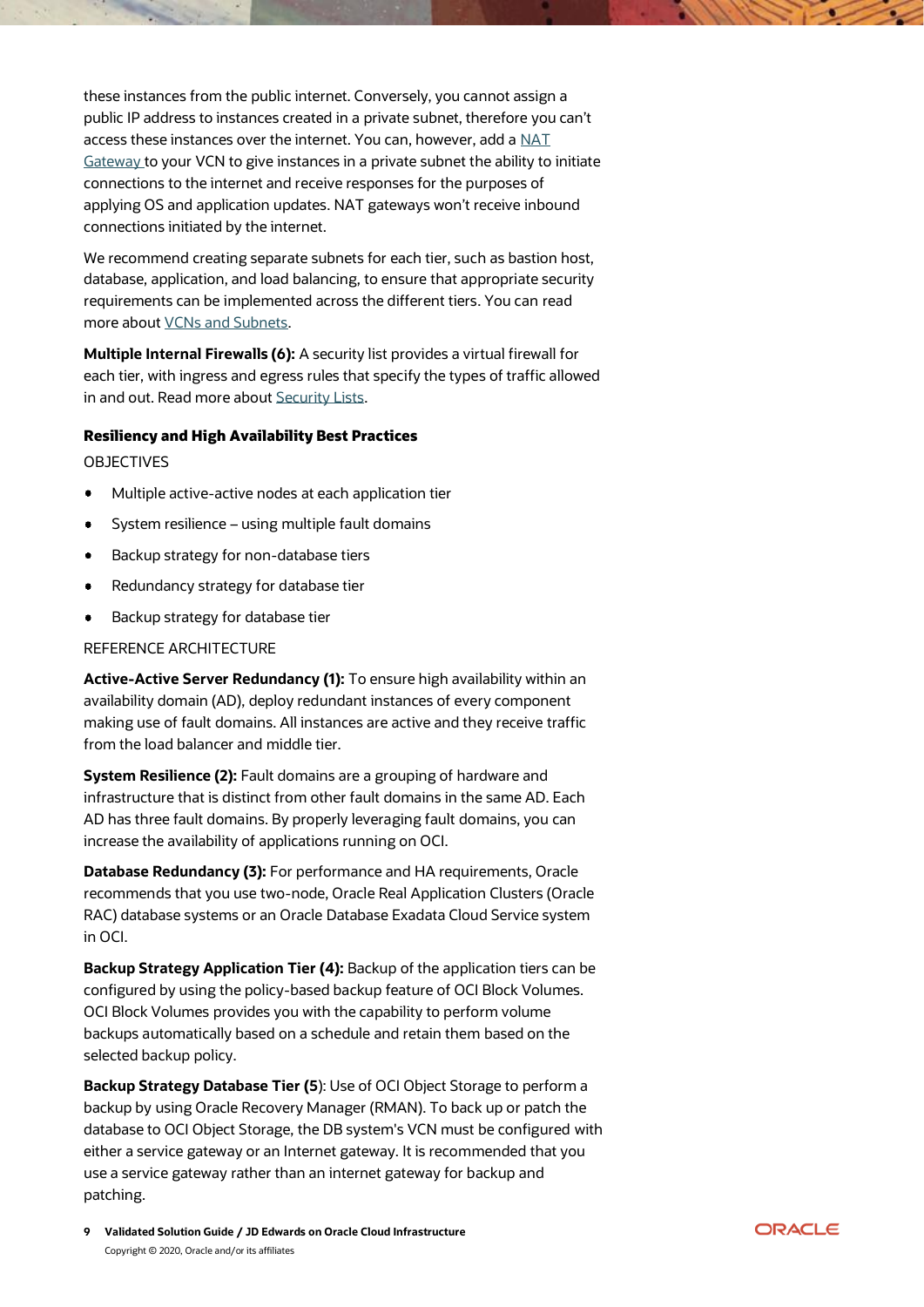

Image 3 Resilience and availability reference architecture

## <span id="page-9-0"></span>Disaster Recovery / Multi-Availability Domain Best Practices

#### OBJECTIVES

- $\bullet$ Single Region DR
	- $\bullet$ Active-active components across ADs – Active-passive components across ADs – Regional subnets across ADs
	- Load balancing across ADs  $\bullet$
	- Storage synchronization across ADs  $\bullet$
	- $\bullet$ Database DR across ADs
- Multiple Region DR
	- $\bullet$ Application replication between regions
	- Storage replication between regions  $\bullet$ 
		- Cross-region copy lets you asynchronously copy Object Storage $\bullet$
- **10 Validated Solution Guide / JD Edwards on Oracle Cloud Infrastructure** Copyright © 2020, Oracle and/or its affiliates

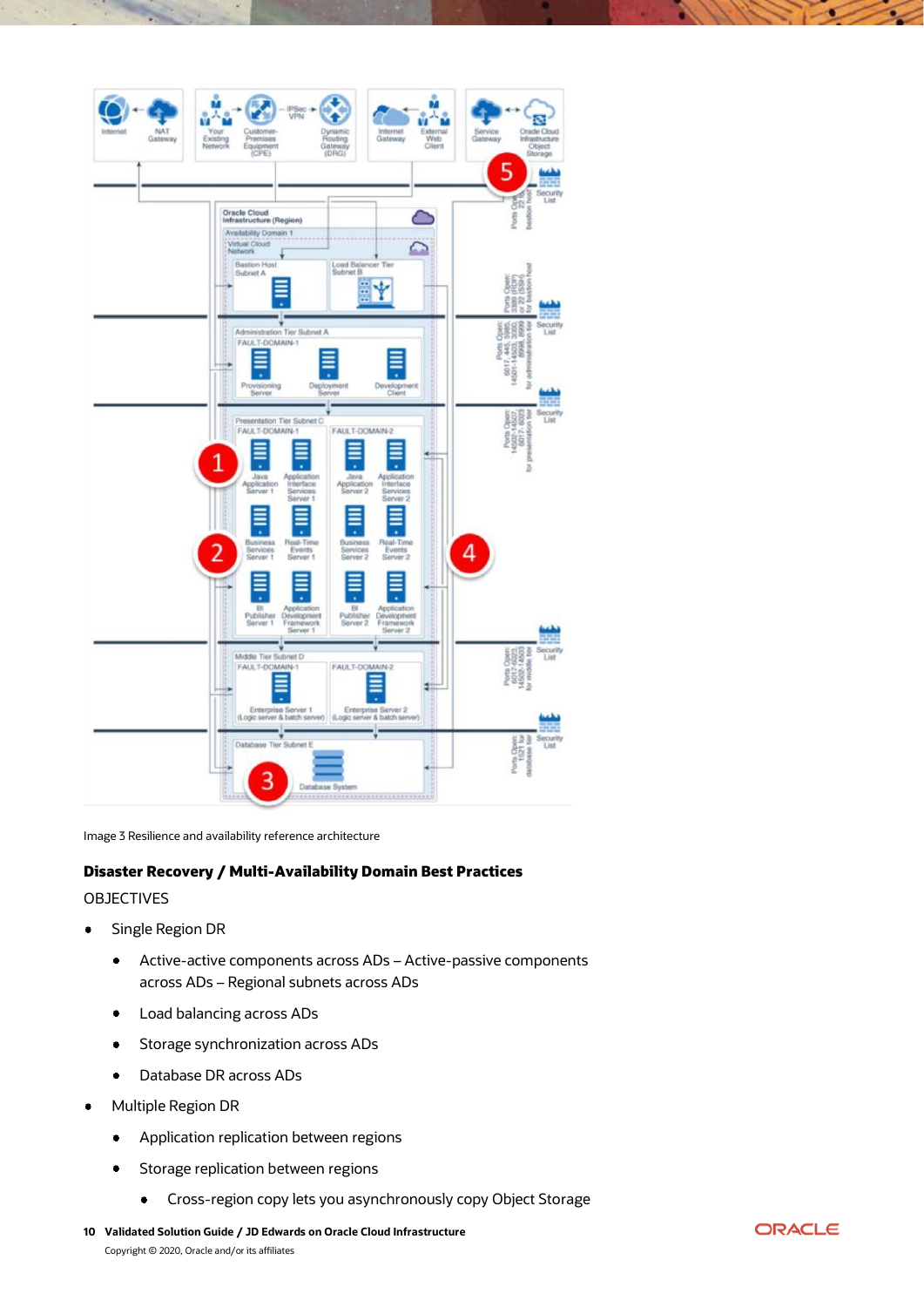- $\bullet$ Cross-region backup copy for OCI block volumes
- Database protection between regions

#### <span id="page-10-0"></span>Single Region Reference Best Practices

**Active-Active Components Across ADs (1):** Clustering of supported services across ADs provides protection from an AD failure. For an Active-Passive architecture, synchronize application servers across availability domains using rsync.

**Regional Subnets Across ADs (2**): Regional subnets span the entire region, providing resilience against AD network failure, as well as simplified JDE service deployment and management.



Image 4 Single Region Reference Best Practices

**Load Balancing Across ADs (3):** OCI Public Load Balancing distributes traffic across JD Edwards servers across all configured ADs, providing protection from an AD failure.

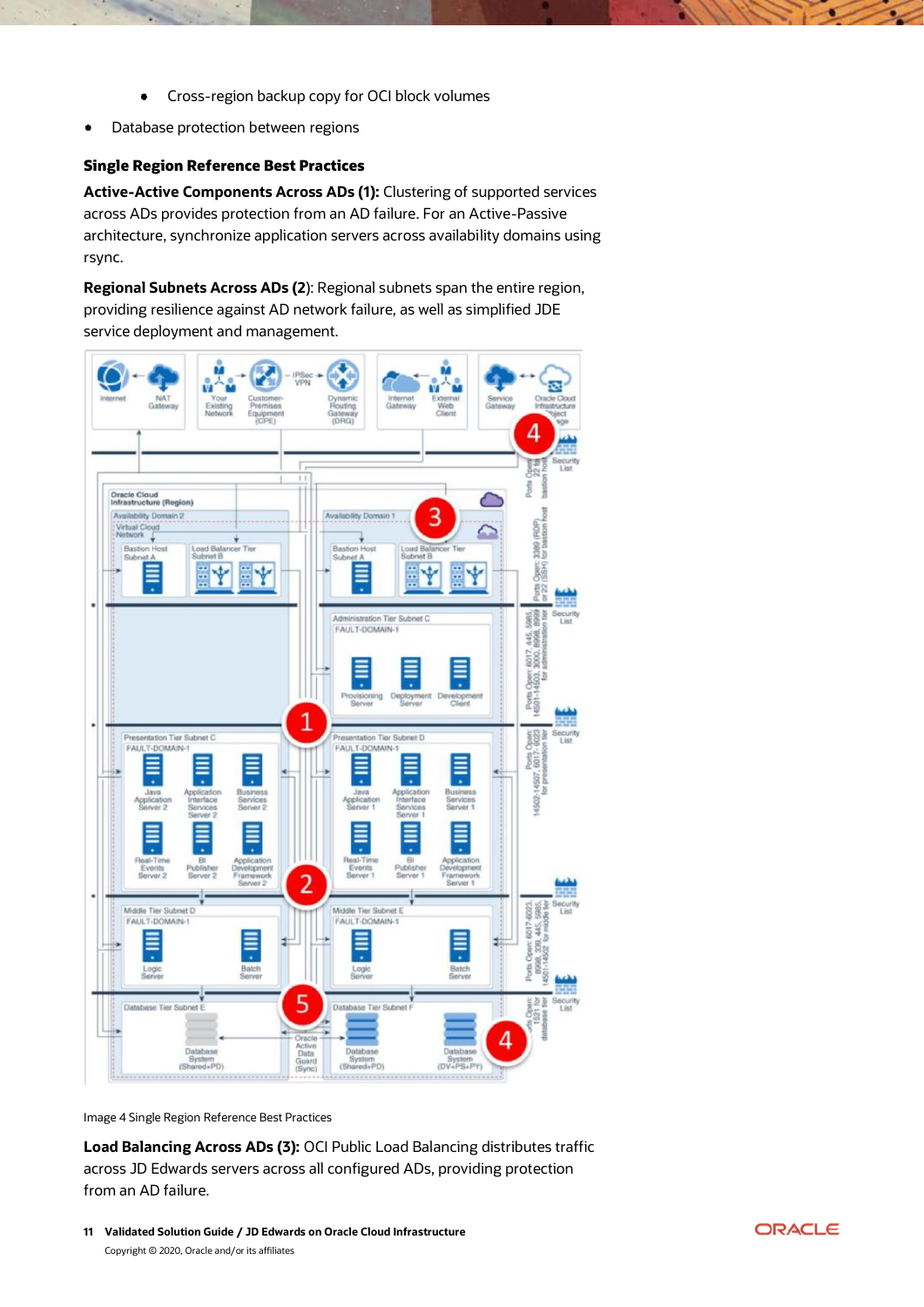**Storage Synchronization Across AD (4): Block Volume backups (boot and** block) are replicated across all the ADs within a region and can be restored to any AD within the same region. Object Storage is a regional service. Data is stored redundantly across multiple storage servers and across multiple ADs automatically.

**Database DR Across ADs (5):** Data Guard or Active Data Guard may be selected dependent on your use case and database edition. Active Data Guard requires Enterprise Edition – Extreme Performance.

#### <span id="page-11-0"></span>Multiple Region Disaster Recovery Best Practices

**Active-Active Components Across ADs:** Clustering of supported services across ADs provides protection from an AD failure.

**Active-Passive Components Across Regions:** If you are using Active-Passive to synchronize application servers across ADs, use rsync.

**VCN Peering Across Regions:** VCNs can connect between regions within a tenancy or even between tenancies. Connectivity is achieved using Oracle's internal backbone between regions.



Image 5 Multiple Region Disaster Recovery Best Practices

**Storage Synchronization Across ADs:** Block volume backups between regions can be done using the console, CLI, SDKs, or REST APIs. Copying block volume backups to another region at regular intervals makes it easier for to rebuild applications and data in the destination region if a region-wide disaster occurs in the source region. You can also easily migrate and expand applications to another region. With Object Storage cross region copy, data asynchronously copies objects between buckets in the same region or to buckets in other regions.

**Database DR Across Availability Domains:** The use of either Data Guard or Active Data Guard is dependent on your use case and database edition. Active Data Guard requires Enterprise Edition – Extreme Performance.

## <span id="page-11-1"></span>Migration Best Practices

#### OBJECTIVES

- Application-aware migration
- Migration application configuration
- Migration of data
- Conversion from non-Oracle databases
- **12 Validated Solution Guide / JD Edwards on Oracle Cloud Infrastructure** Copyright © 2020, Oracle and/or its affiliates

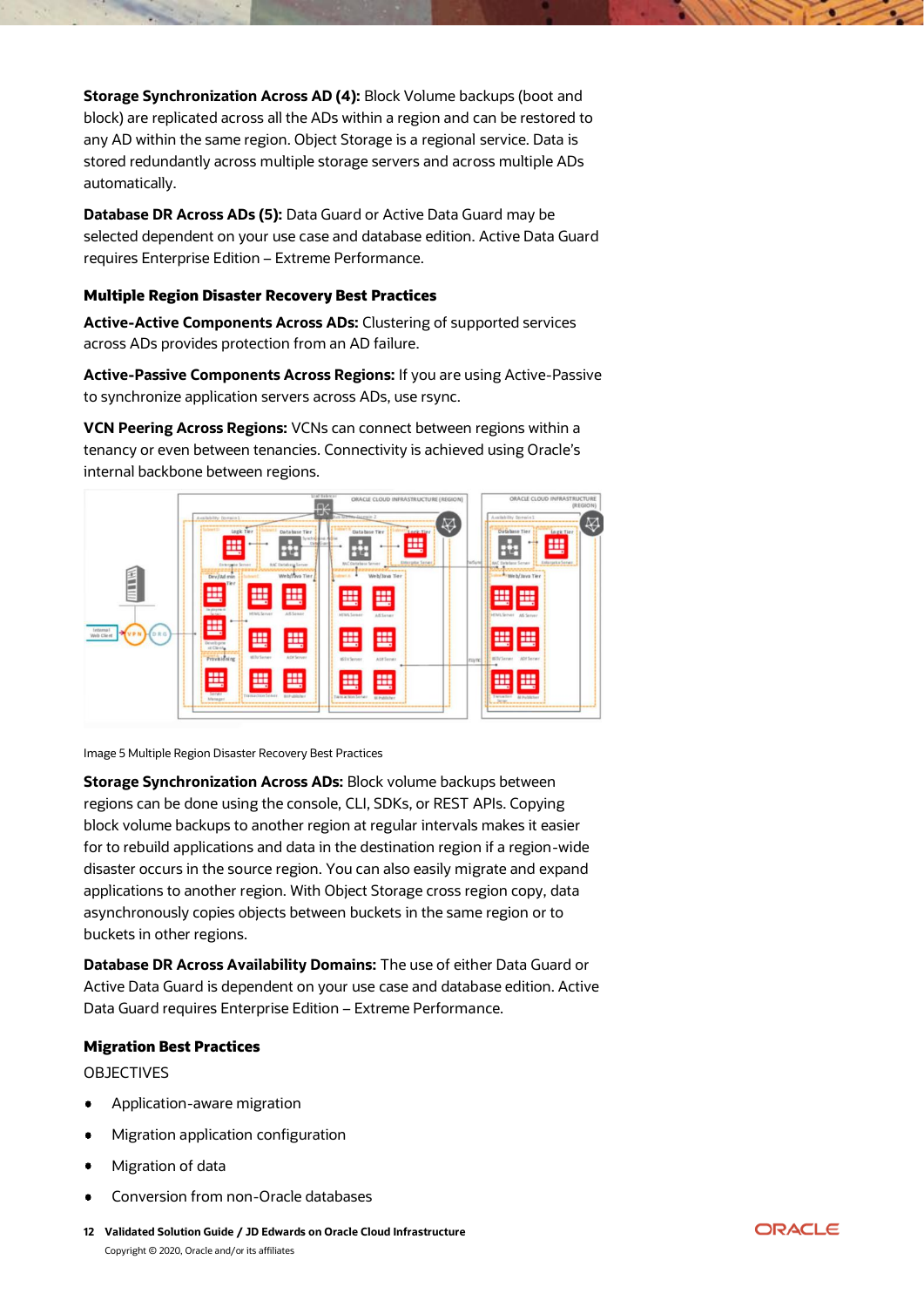- Conversion from non-Linux servers
- Upgrade from older versions of EnterpriseOne

#### SUPPORTING SERVICES

Application-aware migration tools help organizations move complex applications to OCI. They also enable users to reconfigure the applications after the migration is complete. OCI offers an application-aware migration tool for JD Edwards. During an application-aware migration, VMs and physical machines will never be captured or migrated. Only data and specific configuration files are captured and prepared for migration. The migration tool being used will deploy a new instance of the application in the Oracle environment or use an existing instance of the application in the target environment.

For more information, read the resources listed below:

- [Migrating JD Edwards EnterpriseOne Release 9.2 to Oracle Cloud Linux](https://apexapps.oracle.com/pls/apex/f?p=44785:112:8528088293459::::P112_CONTENT_ID,P112_PREV_PAGE:16845)
- [Migrating JD Edwards EnterpriseOne to Oracle Cloud for Oracle Database](https://apexapps.oracle.com/pls/apex/f?p=44785:24:0::NO:RP,24:P24_CONTENT_ID,P24_PREV_PAGE:23636,2)  [on Windows](https://apexapps.oracle.com/pls/apex/f?p=44785:24:0::NO:RP,24:P24_CONTENT_ID,P24_PREV_PAGE:23636,2)
- [Migrating JD Edwards EnterpriseOne to Oracle Cloud for Microsoft SQL](https://apexapps.oracle.com/pls/apex/f?p=44785:24:0::NO:RP,24:P24_CONTENT_ID,P24_PREV_PAGE:23637,2)  [Server on Windows](https://apexapps.oracle.com/pls/apex/f?p=44785:24:0::NO:RP,24:P24_CONTENT_ID,P24_PREV_PAGE:23637,2)
- [Upgrading JD Edwards EnterpriseOne to Release 9.2 on a One-Click](https://apexapps.oracle.com/pls/apex/f?p=44785:24:0::::P24_CONTENT_ID,P24_PREV_PAGE:22831,1)  [Provisioned Target Environment on Linux](https://apexapps.oracle.com/pls/apex/f?p=44785:24:0::::P24_CONTENT_ID,P24_PREV_PAGE:22831,1)
- [Upgrading JD Edwards EnterpriseOne on Microsoft Windows Using Silent](https://apexapps.oracle.com/pls/apex/f?p=44785:50:106520831436913:::50:P50_COURSE_ID,P50_EVENT_ID:401,6158)  [Mode to Import an Oracle Database](https://apexapps.oracle.com/pls/apex/f?p=44785:50:106520831436913:::50:P50_COURSE_ID,P50_EVENT_ID:401,6158)
- [Upgrading JD Edwards EnterpriseOne on Microsoft Windows Using](https://apexapps.oracle.com/pls/apex/f?p=44785:50:106520831436913:::50:P50_COURSE_ID,P50_EVENT_ID:398,6155)  [Interactive Mode to Import an Oracle Database](https://apexapps.oracle.com/pls/apex/f?p=44785:50:106520831436913:::50:P50_COURSE_ID,P50_EVENT_ID:398,6155)

## ONLINE TRANSPORT

It's important to consider bandwidth and security when transporting data, VMs, and files over the wire. Organizations can migrate datasets over the public internet, or set up private connectivity between on-premises data centers and OCI. Data should always be encrypted at rest and in transit.

#### **VPN Over Internet**

Relatively small datasets — up to approximately 2 terabytes (TBs) — can typically be transported over the public internet without problems. Use a VPN between the source environment and OCI to ensure secure connectivity. Internet Protocol Security (IPsec) VPN is the best option in this case.

The first step to setting up an IPsec VPN between the source environment and Oracle is establishing a dynamic routing gateway (DRG). The DRG should be set up to connect Oracle's cloud with any on-premises routers. Use multiple IPsec tunnels to ensure redundancy. See [Oracle's IPSec VPN documentation](https://docs.cloud.oracle.com/iaas/Content/Network/Tasks/managingIPsec.htm) for detailed instructions.

## **FastConnect**

Oracle FastConnect is another option for securely connecting on-premises data centers and networks to OCI. It's the right choice for organizations that need to transport large datasets. Port speeds are available in 1 Gbps and 10

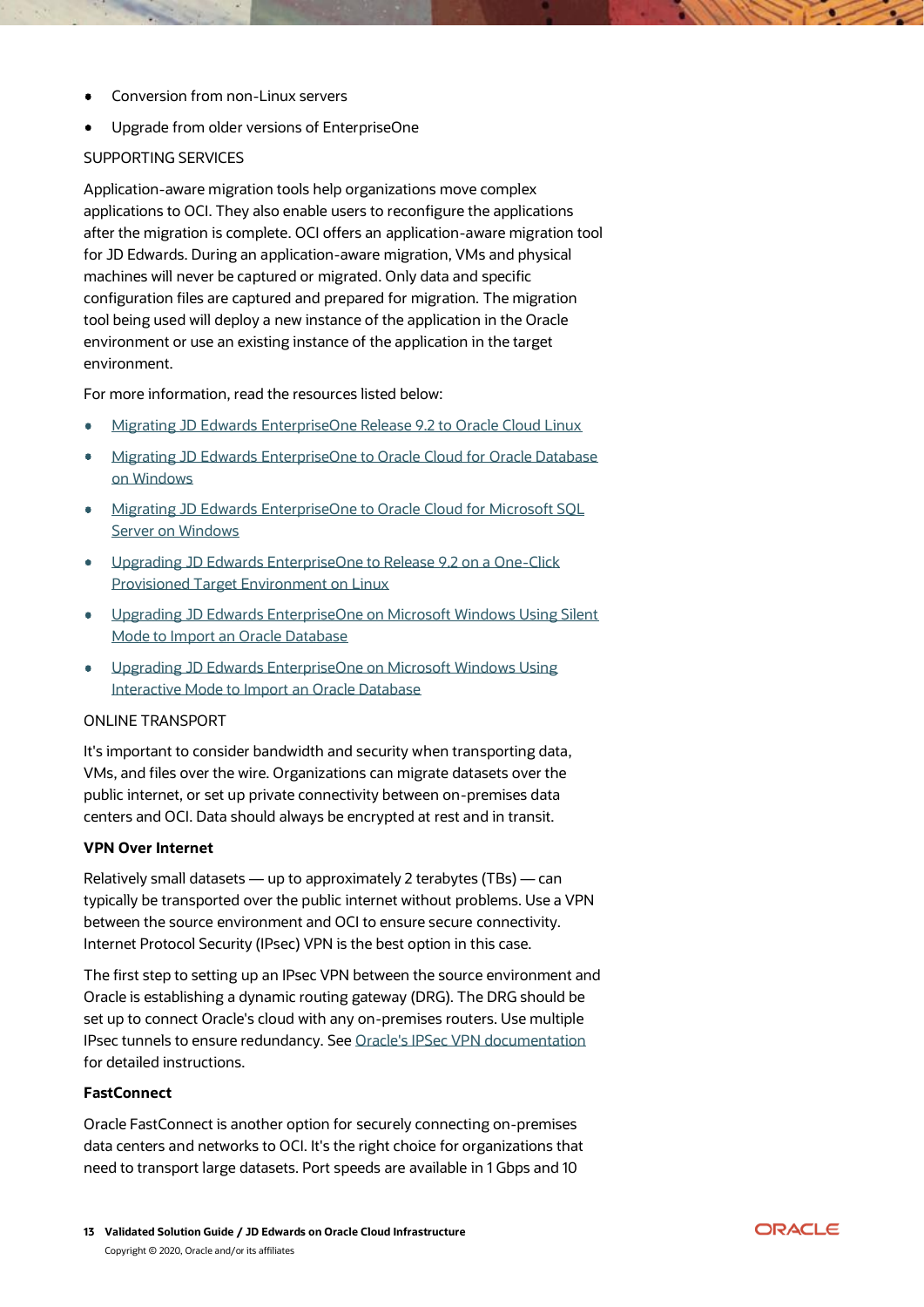Gbps increments when working with a third-party connectivity provider, and 10 Gbps increments when co-locating with Oracle.

FastConnect enables organizations to quickly scale up, scale down, and terminate connections as needed. For example, an organization may choose to set up a 1 Gbps connection to transport a single application with a small dataset during the testing phase, then quickly scale up to a 10 Gbps connection when deploying multiple applications with large datasets. Finally, the organization can quickly terminate the connection once the transfer is complete.

Several Oracle partners offer solutions for setting up high-speed connections from on-premises data centers or other public clouds to OCI. Visit [Oracle's](https://cloud.oracle.com/fastconnect)  [FastConnect page](https://cloud.oracle.com/fastconnect) for a listing of providers and solutions.

#### **Storage Gateway**

Once a secure connection has been established, organizations can use the OCI Storage Gateway to securely create copies of on- premises files and place them into Oracle Object Storage without the need to modify applications. Read [Oracle's Storage Gateway FAQ](https://cloud.oracle.com/storage/storage-gateway/faq) for more detailed information.

#### OFFLINE TRANSPORT

For organizations with large, petabyte-scale datasets that are concerned about long upload times, Oracle recommends the OCI Data Transfer Service. This service uses commodity hard disks or the Oracle Data Transfer Appliance to quickly and securely transport data to Oracle without going over the wire.

#### **Data Transfer Appliance**

Each Data Transfer Appliance enables organizations to migrate up to 150 TBs of data. Appliances can be requested via the OCI management console after creating a transfer job. The appliance should be configured and connected to the on-premises network. Migration teams also need to mount NFS volumes off the appliance and copy the data onto the appliance. After the data is copied, ship the appliance back to Oracle and monitor the status of the data transfer. Th[e Data Transfer Service Launch Blog](https://blogs.oracle.com/cloud-infrastructure/introducing-oracle-cloud-infrastructure-data-transfer-service) provides details on how to use the service.

## **Data Transfer Disk**

Oracle's Data Transfer Disk is another offline data transfer solution. Organizations send data as files on encrypted disks to an Oracle transfer site. Then site operators upload the files into the organization's designated object storage bucket. Users are free to move the uploaded data into other OCI services as needed. For details on the supported disk types, see [Oracle's Data](https://blogs.oracle.com/cloud-infrastructure/introducing-oracle-cloud-infrastructure-data-transfer-service)  [Transfer Disk Documentation.](https://blogs.oracle.com/cloud-infrastructure/introducing-oracle-cloud-infrastructure-data-transfer-service)

After all the VMs, data, and files have been securely transported to OCI, it's time to provision and deploy the target environment.

## <span id="page-13-0"></span>Security and Identity Best Practices

OBJECTIVES

- Ensure JD Edwards and associated data assets are isolated
- Protect internet-facing applications
- Data encryption
- **14 Validated Solution Guide / JD Edwards on Oracle Cloud Infrastructure** Copyright © 2020, Oracle and/or its affiliates

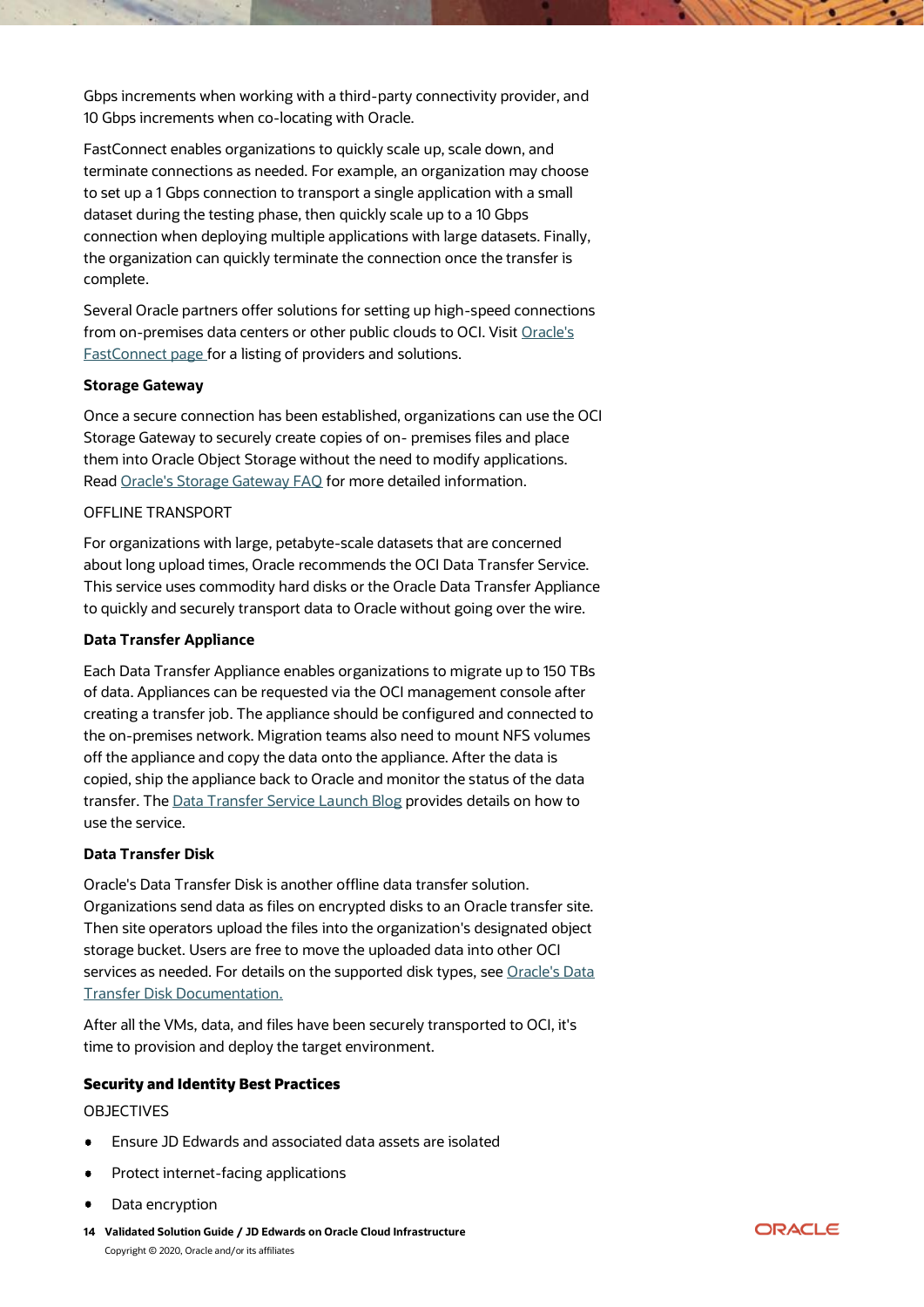- Segregate operational responsibilities and restrict access to cloud services  $\bullet$
- Use existing and third party security assets
- Audit and monitor actions  $\bullet$
- Demonstrate compliance readiness  $\bullet$

REFERENCE ARCHITECTURE

**Virtual Cloud Network (1):** Provides isolation for JD Edwards from any other workload on Oracle Cloud. Subdivide using subnets and apply security rules to isolate and control access to resources.

**Internal Firewalls (2):** A security list provides a virtual firewall for each tier, with ingress and egress rules that specify the types of traffic allowed in and out.

**Secure Load Balancing (3):** TLS 1.2 is supported by default to securely balance traffic within the implementation and from external connections.



Image 6 Security and Identity reference architecture

**15 Validated Solution Guide / JD Edwards on Oracle Cloud Infrastructure** Copyright © 2020, Oracle and/or its affiliates

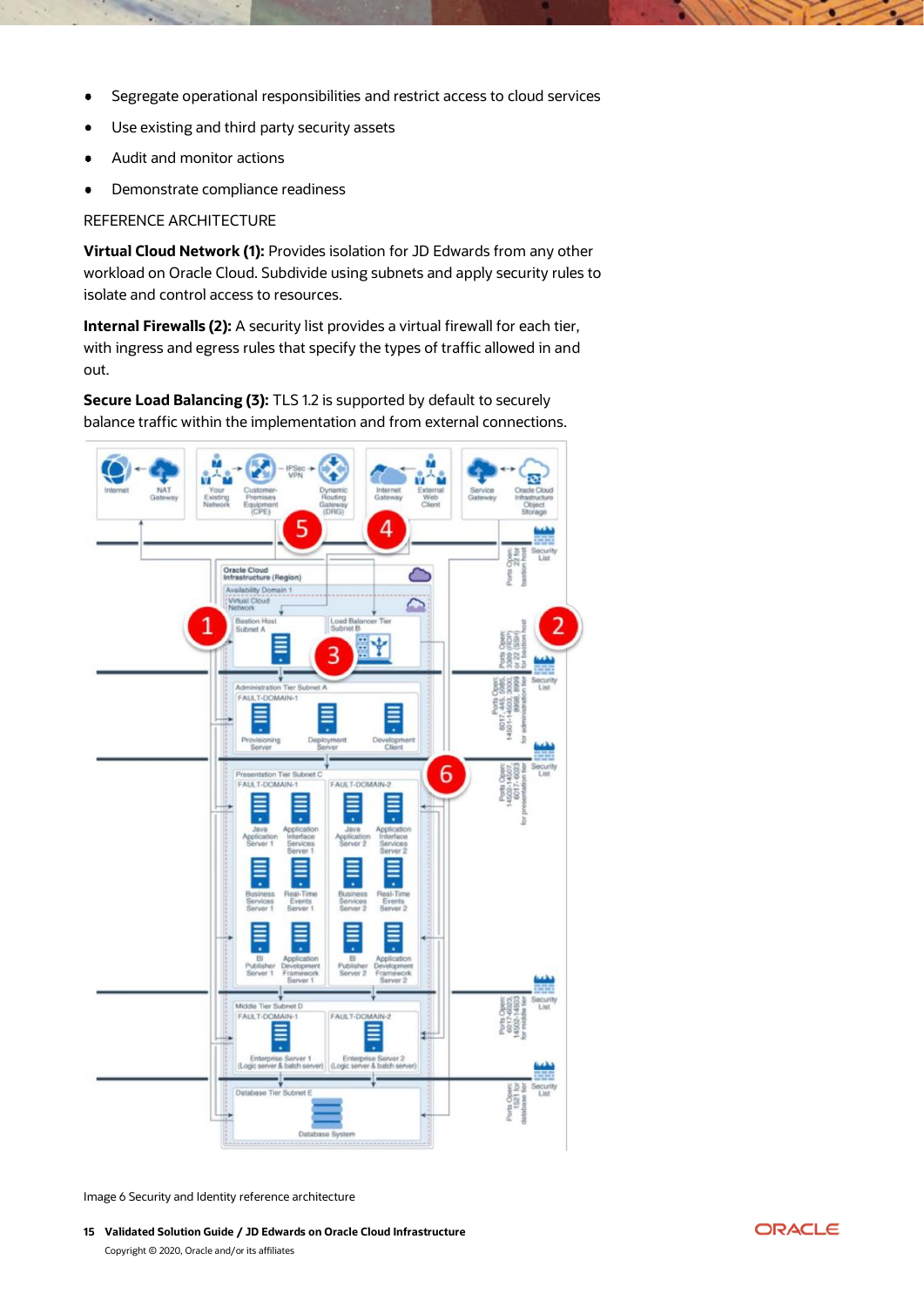**Secure Connectivity to Internet (4):** Internet bound traffic to / from a VCN must pass through an Internet Gateway. Virtual routing tables can be implemented with private IP addresses for use with NAT and 3rd party firewall devices.

**Secure Connectivity to Your Data Center (5):** Traffic can be routed through a DRG for private traffic. It is used with an IPSec VPN or FastConnect connection to establish private connectivity to your premises or other cloud network.

**Protect Web Applications (6):** Oracle provides a Web Application Firewall (WAF) service that inspects any request from the web application server to end user.

## <span id="page-15-0"></span>Cost Management and Governance Best Practices

# OBJECTIVES

When transitioning from a capital expenditure (CapEx) model, where many costs are fixed at the implementation of a project, to an operating expenditure (OpEx) model, where costs scale up and down with the usage of the system, customers often require cost management tools to understand and control these cloud costs within their organization. Oracle provides tools to meet these needs.

Outcomes these tools can enable:

- Set and manage cloud budgets
- Prevent overspending  $\bullet$
- Ensure accurate cost tracking across departments and projects  $\bullet$
- $\bullet$ Analyze which departments, services and projects are contributing to cloud usage over time
- Get granular usage details for invoice reconciliation
- Identify areas to optimize costs

## SUPPORTING SERVICES

**Compartments:** As discussed earlier in the Identity and Access Management section, compartments can be used to ensure isolation of cloud resources between business units. In addition, they are also used to logically group resources for the purposes of measuring usage and billing. We typically recommend creating a compartment for each major part of your organization, i.e., business unit or department. Compartments can also be nested to support sub-departments as well. Learn more about [Compartments.](https://docs.cloud.oracle.com/iaas/Content/Identity/Tasks/managingcompartments.htm)

**Tagging:** Leverage tags to track cost and usage of resources that are associated with a particular project that span multiple departments. In addition, you can streamline resource management by tagging and then scripting bulk actions on exactly the OCI resources you want. Tags leverage policies and controls to ensure tagging integrity and to prevent users from creating excessive tags, duplicate tags, and manipulating existing tags. Learn more about [Tagging.](https://docs.cloud.oracle.com/iaas/Content/Identity/Concepts/taggingoverview.htm)

**Budgets:** Once resources are assigned to compartments that match your specific use cases, departments, or regions of operation, you can set budgets, view how spend is tracking against those budgets, and configure alerts so that

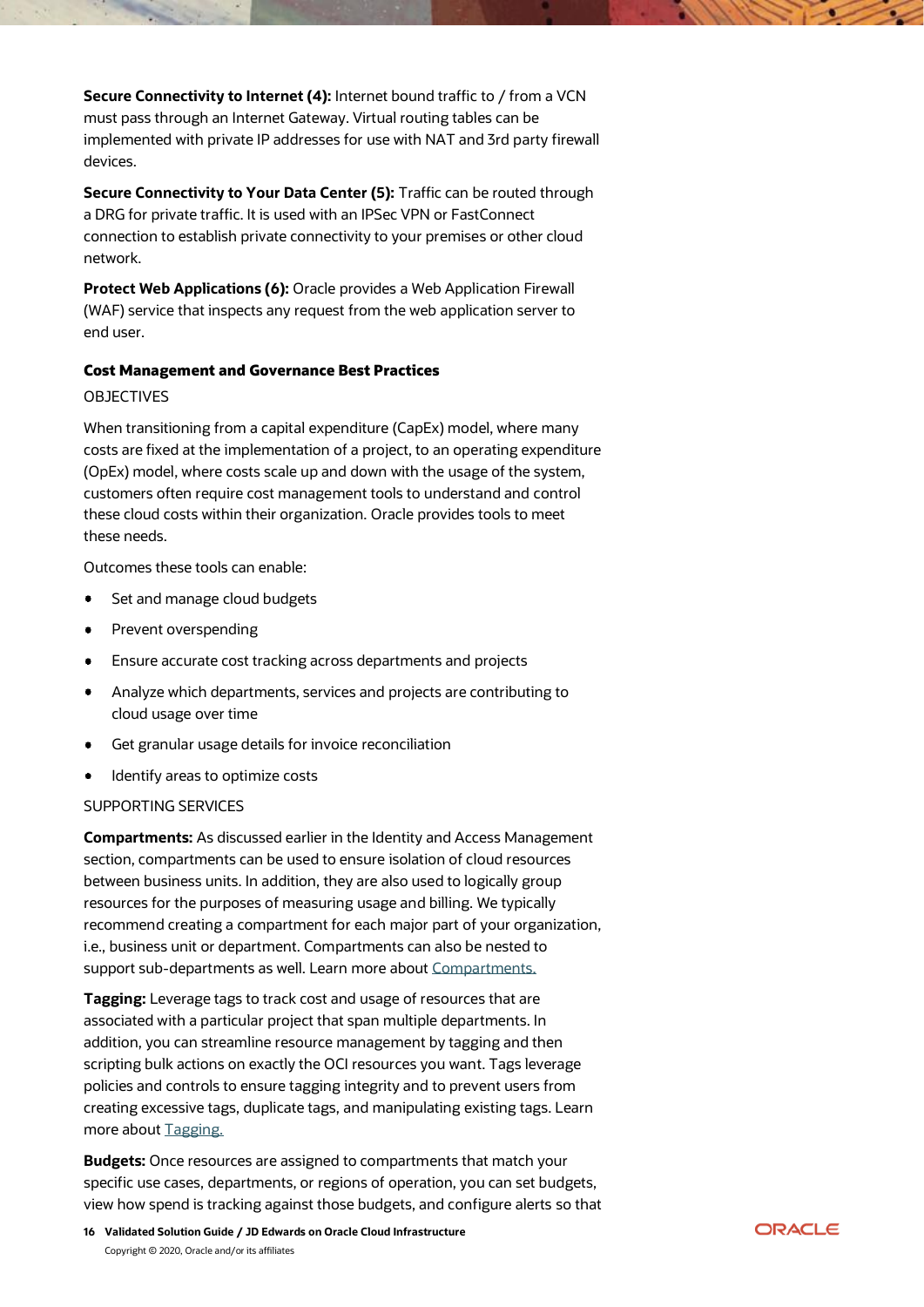unexpected usage is flagged before a budget is actually exceeded. Learn more about [Budgets.](https://docs.cloud.oracle.com/iaas/Content/Billing/Concepts/budgetsoverview.htm)

**Cost Analysis:** The billing cost analysis dashboard can help visualize the big buckets that are contributing to cloud usage and cost. You can analyze costs by cloud service, compartments and tags. For example, an analyst or administrator can use this tool to identify the difference between increased production or dev / test usage, as well as the difference between increased usage of storage versus networking. Learn more about [Cost Analysis.](https://docs.cloud.oracle.com/iaas/Content/GSG/Concepts/costs.htm)

**Detailed Usage Reports:** CSV files containing detailed resource-level and hour-by-hour data, including all associated metadata, i.e., tags and compartments. Export detailed usage reports as CSV files and import into existing business intelligence tools for invoice reconciliation use cases, to get more granularity into your bill, and to identify areas for cost optimization. For example, you can leverage the detailed usage data and combine with CPU utilization data from the OCI Monitoring service to identify instances with low CPU utilization to shut down. Learn more about [Usage Reports.](https://docs.cloud.oracle.com/iaas/Content/Billing/Concepts/usagereportsoverview.htm)



Image 7 Cost Management and Governance Supporting Services

## <span id="page-16-0"></span>Monitoring

#### OBJECTIVES

You need to be able to monitor the health and capacity of cloud infrastructure resources in order to optimize JD Edwards performance at all times and in real time. Objectives include ensuring availability and performance of JD Edwards on the cloud and detecting and fixing anomalies before they can impact your business. Additionally, you may require the visibility to identify bottlenecks and under- utilized resources in order to optimize accordingly.

#### SUPPORTING SERVICES

**Infrastructure Monitoring:** Chances are, you are already leveraging monitoring tools like Oracle Enterprise Manager and Oracle Management Cloud for your existing JD Edwards deployment. Oracle Cloud Infrastructure offers infrastructure monitoring natively within the console, but it can also support your existing monitoring tools. Depending on if you plan to migrate all JD Edwards applications and datasets into the Oracle Cloud or will maintain a hybrid cloud environment, Oracle recommends the following monitoring tools.

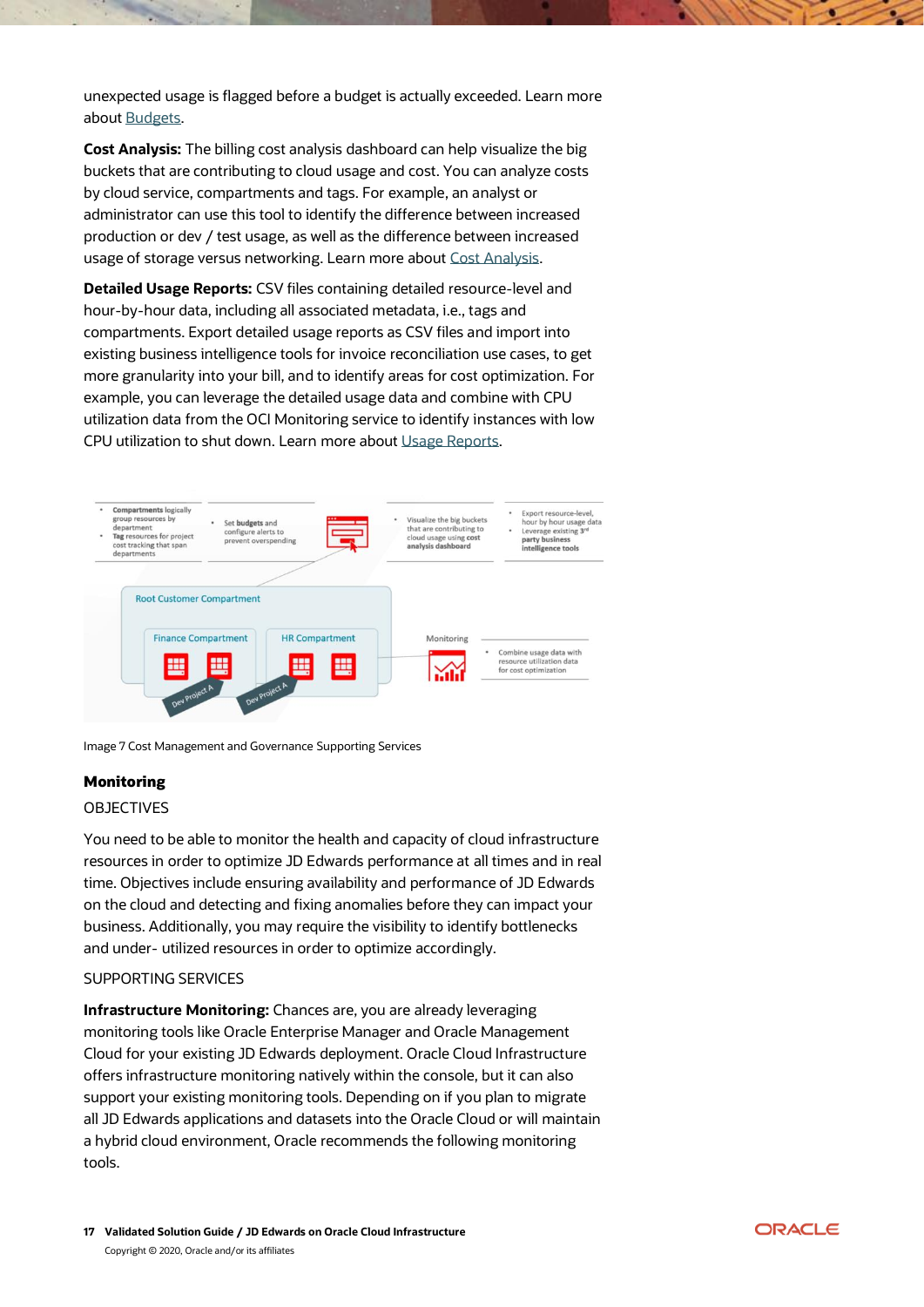**Multi-Tier Monitoring of Hybrid / Multi-Cloud Environments:** For most multi-tier migration scenarios, we recommend leveraging Oracle Management Cloud. Oracle Management Cloud provides integrated monitoring across hybrid and multi- cloud environments. It performs monitoring through use of agents across various tiers from infrastructure to application performance, security, and even end-user activity. And it integrates with Oracle Enterprise Manager for Oracle Database performance and capacity analytics. Learn more about Oracle Management Cloud and Oracle Enterprise Manager.

**Oracle Cloud Infrastructure Monitoring:** Cost-effective and out-ofthe-box metrics and dashboards are provided for IT to monitor cloud resources such as compute instances, block volumes, virtual NICs, load balancers, and object storage buckets natively within the OCI console. For example, you can leverage monitoring to track CPU utilization, memory utilization, and integrate with compute autoscaling. You can also integrate with open-source visualization tools, run your own metrics queries, and have your applications emit their own custom metrics, enabling you to visualize, monitor, and alarm on all critical time- series data from one place in the console. Learn more about Metrics and Alarms.

OCI performs agentless monitoring. Currently, this native infrastructure monitoring service does not monitor database services. For that, we recommend either Oracle Management Cloud or Oracle Enterprise Manager, depending on if Oracle Database is deployed onpremises or as a cloud service.

#### <span id="page-17-0"></span>Additional Resources

- [JD Edwards EnterpriseOne Reference Architecture for Oracle Cloud](https://docs.oracle.com/en/solutions/index.html?product=JD%20Edwards%20EnterpriseOne%20Applications&page=0&is=true&sort=0)  [Infrastructure](https://docs.oracle.com/en/solutions/index.html?product=JD%20Edwards%20EnterpriseOne%20Applications&page=0&is=true&sort=0)
- [Deploying JD Edwards EnterpriseOne on Oracle Cloud Infrastructure on](https://apexapps.oracle.com/pls/apex/f?p=44785:24:112616091515778::NO:RP,24:P24_CONTENT_ID,P24_PREV_PAGE:22279,2)  [Linux](https://apexapps.oracle.com/pls/apex/f?p=44785:24:112616091515778::NO:RP,24:P24_CONTENT_ID,P24_PREV_PAGE:22279,2)
- [Deploying JD Edwards EnterpriseOne on Oracle Cloud Infrastructure on](https://apexapps.oracle.com/pls/apex/f?p=44785:24:112616091515778::NO:RP,24:P24_CONTENT_ID,P24_PREV_PAGE:23630,2)  [Microsoft Windows](https://apexapps.oracle.com/pls/apex/f?p=44785:24:112616091515778::NO:RP,24:P24_CONTENT_ID,P24_PREV_PAGE:23630,2)